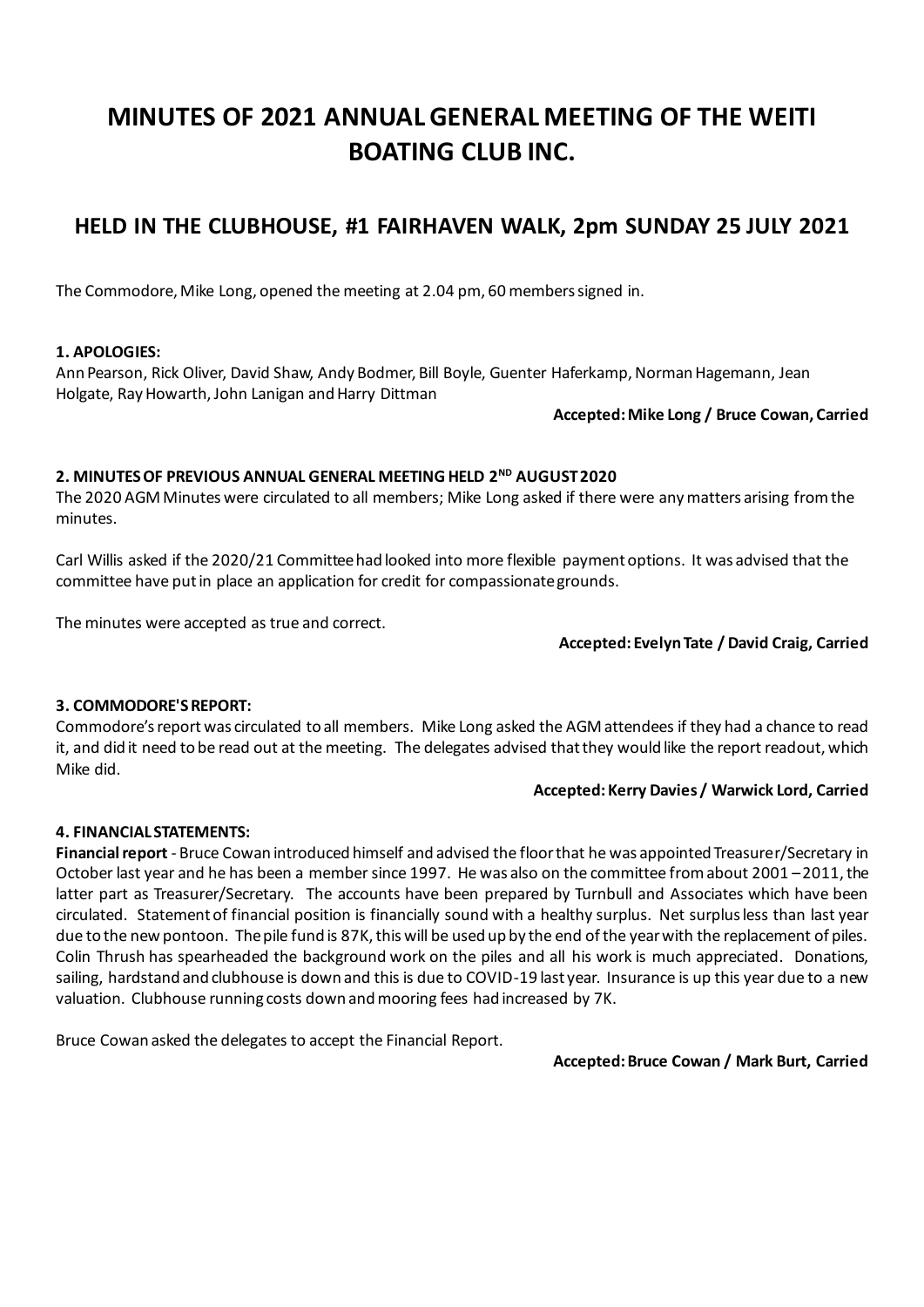**Budget 2021 –** Bruce Cowan advised the delegates that before running through the 2021/22 budget he would like to let the delegates know what is happening at the club over the next 10 years.

# **What is the club facing?**

- Jan 2021 –New Bio-fouling laws introduced by the Council
- 2021 Initiate talks with Council to ensure tenure
- 2021 Improved haulage system in place
- 2022 Concrete for hardstand replaced/repaired
- 2025 Lease to be re-negotiation completed
- 2026 Marine Coastal Area Consent (Resource Consent) to be renewed completed
- Impact of sea-level rise (based on Council's accepted rate)

There are a few things to note

- Tenure needs to be assured before major investments
- No development without the security of tenure
- No point in doing anything to the concrete till the wheeler changed

Bruce Cowan hands the meeting over to Warwick Lord to speak about haulage options.

Warwick advised the delegates that the committee have been looking at different options for hauling boats at the club. They have looked at Roodberg Trailer, Sublift, Sealift, Maricart Travel Lift and a wheeler similar to what we have now. It was decided that a modified wheeler is the bestsolution for the club. Warwick then hands the meeting back to Bruce.

Bruce Cowan asked the delegates if they wanted a short break and it was agreed to take a break.

#### **Assumptions**

- Can use existing haulout and hardstand for further 18 months
- Very limited cleaning on grids
- Will need a 'fast-haul' system to service the needs of members (ultimately much cheaper for members)
- Security of tenure maintained
- Council leniency till new system in place
- No surprises in lease or consents
- PC sums approximately correct

#### **Timeframe**

- 21-22 -New hydraulic trailer and certified rapid adjustable cradles
- 22-23 Concrete Hardstand
	- On-land wash-down (limited) available
- 24-25 Full on-land wash-down facilities
	- 2nd hydraulic trailer
	- Additional certified rapid adjustable cradles
	- Ramp pontoon in place
- 25-26 and 26-27 Clubhouse upgrade, toilets and kitchen
- 24-25 Start of sea wall upgrade, continues till 29-30 (\$50K)
- 29-30 Upper dinghy pontoon replaced

#### **Establishing Project Funds**

- The Pile fund is a major success
	- There is sufficient money as groups of piles need attention
	- Similar funds will now be established for the different projects
		- The net annual surplus will be allocated to Project Saving Funds
- To ensure sufficient cash flow for the Club to operate the Closing Balance for the Project cash flow is kept > \$60K

Bruce then runs through the budget. Haulout fees staying the same, hardstand fees increasing by 30%. He advised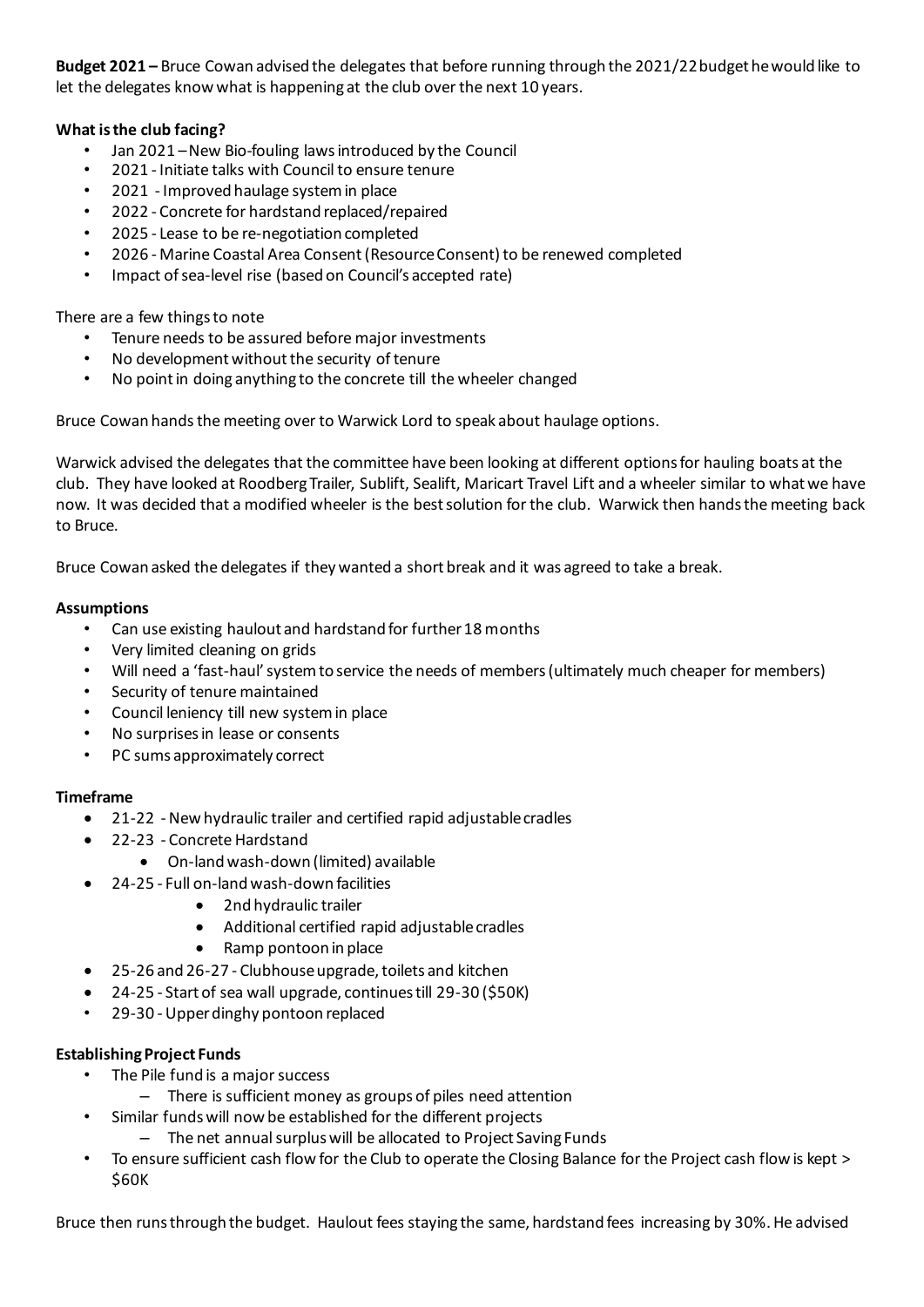the delegates that all club members should be more active in club activities as it brings more money into the club. All these events are effectively fundraising items. Bruce asks if there are any questions from the delegates.

Jeff Hammond advised that the mooring and hardstand fees went up last year and going up again this year, can you guarantee that they don't go up again. Bruce advised that the committee can't guarantee this.

Chris McGuire advised it was an excellent presentation and agrees that the fees have to increase as the club needs money to the work.

Peter Townend asked if the 10k for affiliation fees is mainly for yacht owners and what fundraising does the club do. Mike Long advised that YNZ does advocate for all boaties and that the club needs someone to step up and look after fundraising.

Kerry Pearson advised that we should be increasing all fees, we are all in it together and need to spread the load.

Colin Thrush asked if the mooring fees should be set at the AGM like the membership fees, Bruce Cowan advised that the committee will investigate this.

Bruce Cowan asked the delegates to accept the 2021/22 Budget.

#### **Accepted: Colin Thrush / Wayne Mills, Carried**

#### **5. ELECTION OF OFFICERS:**

| Commodore             | <b>Kerry Davies</b> | M Long / W Lord   |
|-----------------------|---------------------|-------------------|
| <b>Vice Commodore</b> | Warwick Lord        | M Long / K Davies |
| <b>Rear Commodore</b> | Peter Melvin        | K Davies / W Lord |

Mike Long is standing down as Commodore and advises the floor that there is only one nomination for Commodore which is Kerry Davies. Mike Long congratulated Kerry Davies on her election as Commodore and presents the Commodore's flag to Kerry Davies. Kerry Davies thanks Mike for his work as Commodore and presents the Past Commodore's flag to Mike Long. The members responded with applause.

Mike Long hands the meeting over to Kerry Davies.

Kerry Davies advises the floor that there is only one nomination for Vice Commodore which is Warwick Lord, Kerry Davies presents the Vice Commodore flag to Warwick Lord.

Kerry Davies advises the floor that there is only one nomination for Rear Commodore which is Peter Melvin. Peter introduces himself to the delegates and speaks of his history with the club, experience and skills. Kerry Davies presents the Rear Commodore flag to Peter Melvin and asks Peter Melvin to join the table.

#### **Kerry Davies advises that there have been twelve nominations for Committee Members received:**

| Alex Marshall         | J Deeney / M Burt      | <b>Brett McFarland</b> | D Craig / M Burt       |
|-----------------------|------------------------|------------------------|------------------------|
| <b>Craig Mountjoy</b> | M Long / W Lord        | David Craig            | D Wright / P Wright    |
| Don Wright            | P Wright / M Burt      | Malcolm Mitchell       | G Parker / W Lord      |
| Mark Burt             | B McFarland / J Deeney | Mark Seabrook          | K Davies / D Wright    |
| Matt Otway            | D Hunt / C Thrush      | Peter Wright           | D Wright / R Howarth   |
| Ray Howarth           | P Wright / D Wright    | Wayne Mills            | A Marshall / R Howarth |

Kerry Davies asks for extra nominations from the floor, Hepke van der Sluis advises that he would like to stand on the committee.

Hepke van der Sluis K Davies / W Lord

All the nominations for the committee stand and introduce themselves to the delegates. Kerry Davies advises the floor that Bruce Cowan position as Treasurer /Secretary is a nominated position by the General Committee and Bruce will continue in this role for another year.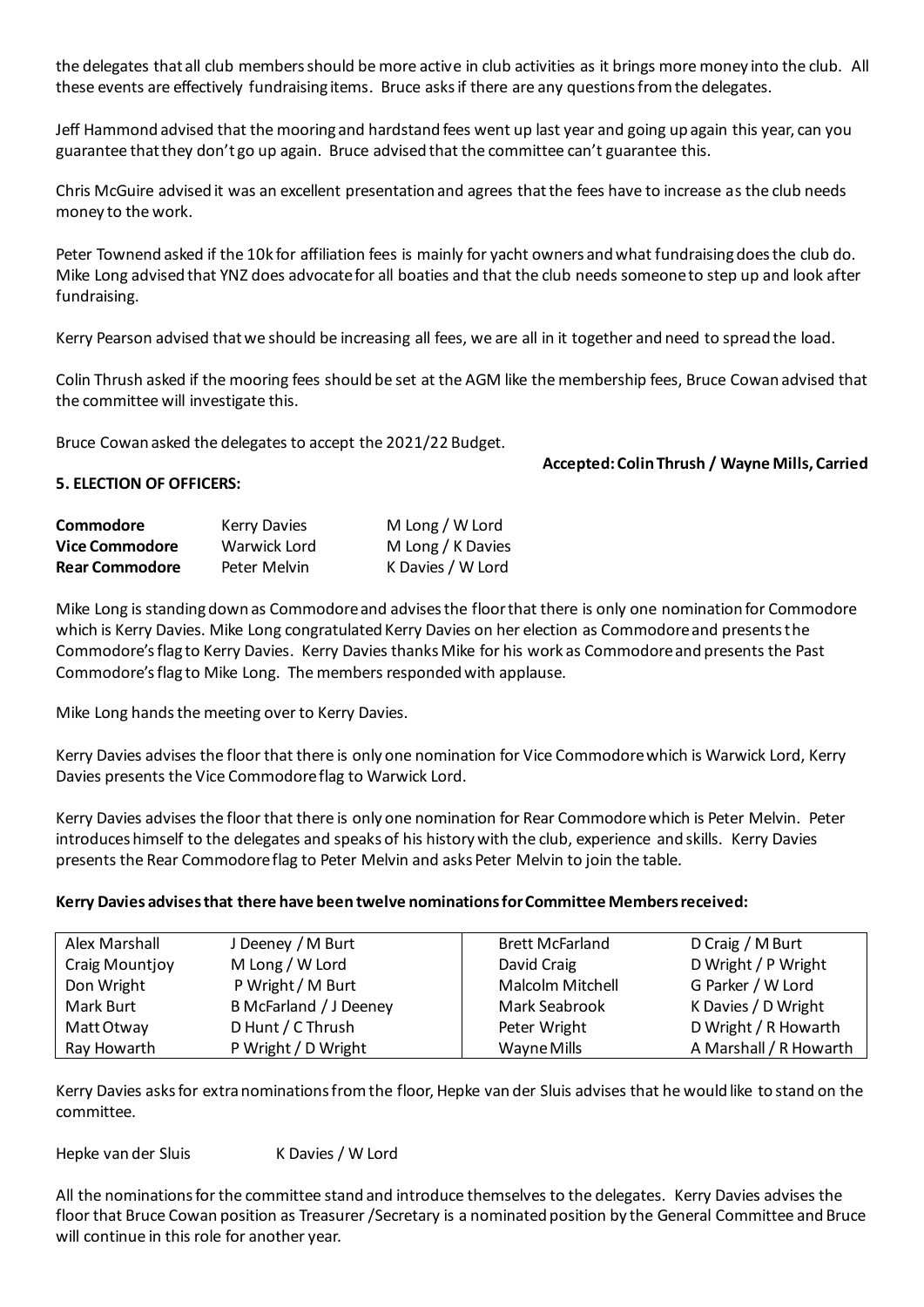Kerry Davies announces that all nominations for the committee are elected. The members responded with applause.

**Accepted: Mike Long / Kerry Davies, Carried**

Patron: **George Turnbull Vice Patron:** Gus Gager

Kerry Davies announces that the nominations for the Patron and Vice Patron are elected. The members responded with applause.

**Accepted: Mike Long / KerryDavies, Carried**

That completes the election of officers.

#### **6. GENERAL BUSINESS:**

#### **a) Subscriptions**

The committee proposes that the membership and entrance fees do not increase this year as they are in line with what other clubs in the Auckland Region are charging.

- Family membership fee now \$380.00 Entrance fee \$241.78
- Senior membership fee now \$290.00 Entrance fee \$193.43
- Associate membership fee now \$100.00 Entrance fee \$66.32

There was a discussion that fees should increase. George Turnbull advises the delegates that he does not think that the fees should go up.

Kerry Davies advised the delegates that she agrees with George that the fees should not go up and we have to be in line with other clubs. The committee is also aware that at a past AGM it was decided that membership fees should go up by CPI every year but the committee has decided against this this year.

Brendan Sands addresses the floor and advises that he thinks that the entrance fee stops people from joining the club and would like to know why the club has an entrance fees.

Craig Mountjoy addresses the delegates and advised that the committee have spent a lot of time working on the figures and the floor should listen to their advised and next year look at inflation.

A vote took place if fees should stay as above, 56 for, 4 against. Motion passed, fees will not change this year.

# **Accepted: Kerry Davies / David Craig, Carried**

# **b) Works Report (Mike Long)**

Works Committee members: Mike Long (chair), Alex Marshall, Dave Craig, John Deeney, Ray Howarth, Warwick Lord, Mark Burt, Brett McFarland, Malcolm Mitchell & Glenn Parker (custodian).

Mike Long ran through finished, current and future projects.

| <b>FINISHED PROJECTS</b>                              | <b>CURRENT PROJECTS</b>                        |
|-------------------------------------------------------|------------------------------------------------|
| Install of new pontoon, dismantle of old<br>$\bullet$ | 25 mooring piles to replace                    |
| pontoon.                                              | Resource consent application for mooring piles |
| Hardstand catch pit cleaning system<br>$\bullet$      | and grids                                      |
| Wheeler wheel replacement<br>$\bullet$                | Haulage system research                        |
| Yard and grounds signage and storage<br>٠             |                                                |
| Mast gantry rust treatment<br>٠                       | <b>UPCOMING JOBS</b>                           |
| Weiti Patrol turbo replacement, and new<br>$\bullet$  | Improved haulage system<br>$\bullet$           |
| exhaust system                                        | Replace next half hardstand concrete<br>٠      |
| 4 x Working bees<br>$\bullet$                         | Resource consent for remaining club structures |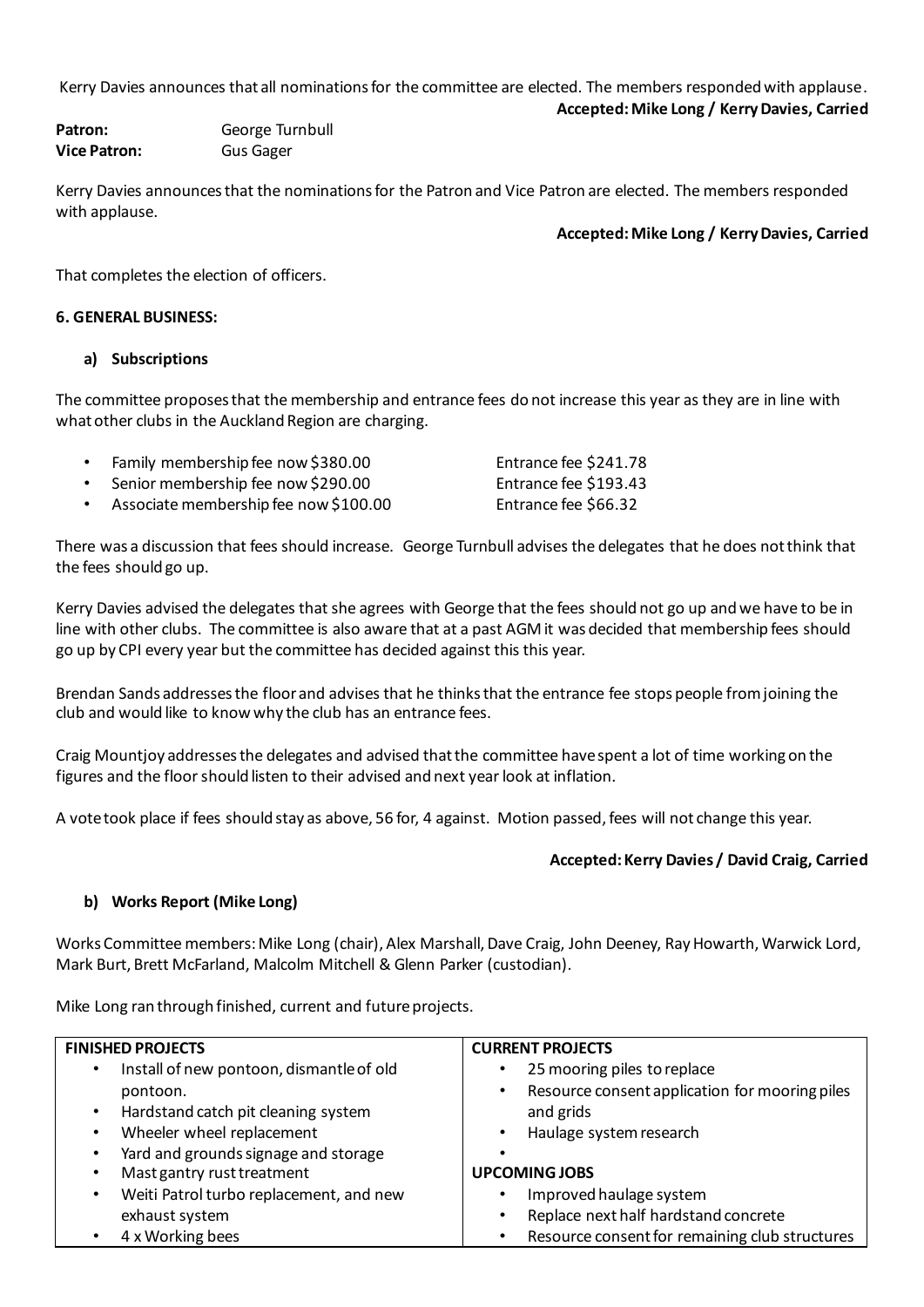| Tractor repairs and maintenance | Renewal of the council lease |
|---------------------------------|------------------------------|
|                                 | Inundation control           |

Mike Long advised that working bee's are not supported and Glenn can't to do everything, club members need to get behind the working bees.

# **c) Sailing Report (Kerry Davies)**

Our club racing over the past year has seen a continuation of good numbers of boats entering as series entries into all of our racing series. With the Cruising Series we saw increased numbers over the summer season with 13 series entries. We had one less race in the series this year, so 7 races, as we left a few weeks free for the Americas Cup racing. In the 5 races that were combined with Gulf Harbour Yacht Club there were up to 23 boats racing, so some good competition for our racers on the water as well as good company for the BBQs held on the beach afterwards.

We had the combined cruising friendly race on Anniversary Weekend with Milford Cruising Club and Gulf Harbour Yacht Club at Mahurangi, with the get together on the beach afterwards. It was our Clubs turn to run the event, and it was again very successful with 15 boats participating. We did not join in with the Sandspit Yacht Clubs race off the waters of Kawau Island this year due to not having a weekend available, this was mainly due to making time for the Americas Cup racing and the tides not working in our favour.

This year's Commodores Race which is sponsored by Burnsco Marine Whangaparaoa was a quiet one as numbers go this year, this was likely due to it being breezy from the east, and maybe also to post Covid Lockdown effect. 6 boats raced to Mahurangi on the Friday night, and the main function was held on the Saturday at Sullivans Bay.

In the Short-Handed Programme, 7 boats entered in each of the Single Handed and the Male/Female Mini-Series. The Barfoot and Thompson 2 handed also went well with 14 boats entered in the series. All three shorthanded series saw the number of boats on the water halved in the second half of each series, and as the weather did not seem to be the reason for this, maybe it is possible that, as these races with lower numbers were held post the Level 3 lockdown earlier in the year, that again this could maybe have been a contributing cause.

The Combined Winter Series is underway with 27 boats entered in the series, and 15 of these being from Weiti Boating Club which is great to see, we have also been seeing some new boats to the fleet, entering this year. We continued with a "No Extras" option which some racers have taken up, a good option if there is a shortage of crew on board. Our Club hosted the Marauder Class Champs this year for the 3rd time (and would have been our 4<sup>th</sup> time if it had not been cancelled last year). A 2 Day event held this year on Anzac Weekend which went very well with 9 boats entering and racing. Our Race Officer Mike Long again did a great job in running the Champs, with a great team of club volunteers helping out on the water. We have this event on our calendar again for next year.

The Ladies Race was not held this year due to low numbers in the last few years we have held it. We do not have this event on the calendar for next year and at present are uncertain of its future with so few showing interest in participating.

The Sailing Committee would like to thank all our Sponsors and all those who volunteered to help with the running of the racing, for Race Management, and for running the bar and the help from the Social Committee for the after functions. Their help is very much appreciated.

# **d) Social Report (Sue Long)**

The Ladies Race was not held this year due to low numbers in the last few years we have held it. We do not have this event on the calendar for next year and at present are uncertain of its future with so few showing interest in participating.

The Sailing Committee would like to thank all our Sponsors and all those who volunteered to help with the running of the racing, for Race Management, and for running the bar and the help from the Social Committee for the after functions. Their help is very much appreciated.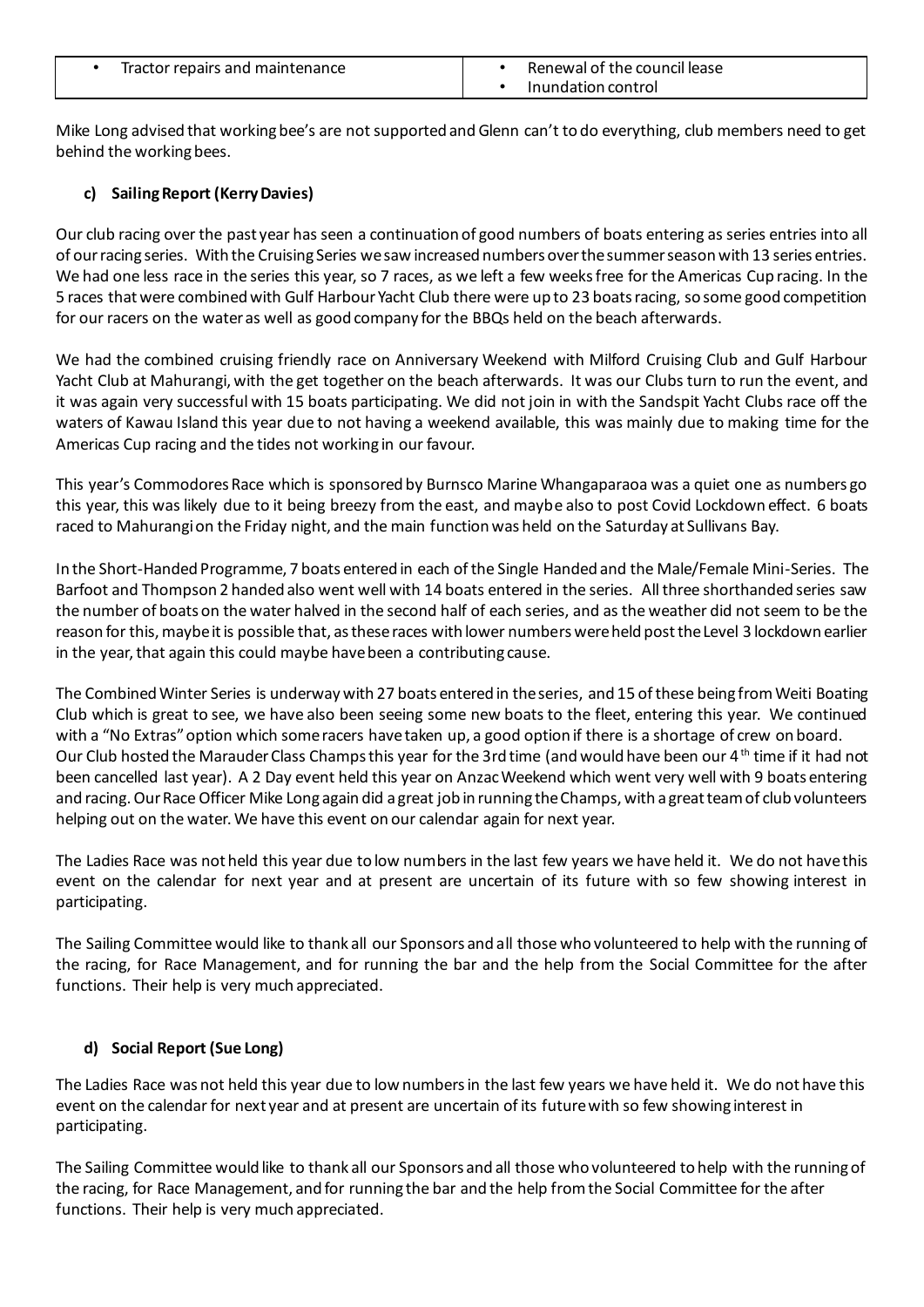The social events of the last year have been successful with all those attending having a great time. They could be much more so if more members would make joining in with all club activities more of a priority. The club would be a much more vibrant entity if the membership joined in with the social and boating activities on offer (both as participants and organizers) instead of just using the place as parking lot for their boats.

The Weiti Boating Club offers a unique venue for social activities (and boating too). So support your club by involving yourselves in all the activities on offer and in doing so reap the ongoing rewards to yourselves by enjoying and making the most of our stunning environment.

The Social Committee will be looking for a new convener this year. It is a position that I have happily occupied for the last several years but I feel that some new blood is required so I will be stepping down as of today. I can recommend the position. It is loads of fun with a great team. Lots of notes and instructions can be supplied with the position.

Kerry Davies thanked Sue Long for all the work she has done on the Social Committee over years and really appreciate the support she has shown the club.

# **e) Club Captain Report (David Craig)**

At the last AGM the Club Captain role was reinstated and David Craig was elected to this position. There was no defined role but a job description has been created, lots of little responsibilities, more social stuff.

Jeff Hammond advised that it has been the best AGM, largely due to the fact of the new TV, he thanked David for this. The members responded with applause.

Bruce Cowan asked the delegates to accept the Sub-committee reports

#### **Accepted: Peter Wright / Brett McFarland, Carried**

# **f) Live-aboard Policy**

Kerry Davies ran through the new live-aboard policy which can be found on the website.

Matt Otway asked if there is a fee the live-aboards pay, Kerry advised it was \$550 plus GST per year. Matt Otway and Mike Parker thought it was too cheap. Kerry advised that the committee would look at the live-aboard fee.

John Tate asked if live-aboard could put there dinghy's away and not leave them on the pontoon.

# **g) Other business –**

Geoff Hammond asked if there could be a sign put on the rubbish advising no household rubbish and take recycling home.

# **7. Closing address from Commodore**

This brings us to the end of our AGM for this year. I would like to thank everybody here for coming to our AGM today, it is good to see that you are all interested in your club.

There is as you have heard today, a lot coming up in the next few years and with forward thinking, the planning is underway for working towards these goals, as is the planning for building up our funds to cover these projects. Including for the Resource Consents, the Lease, new haulage system and looking at meeting new environmental expectations, as well as the second stage of the hardstand concreting.